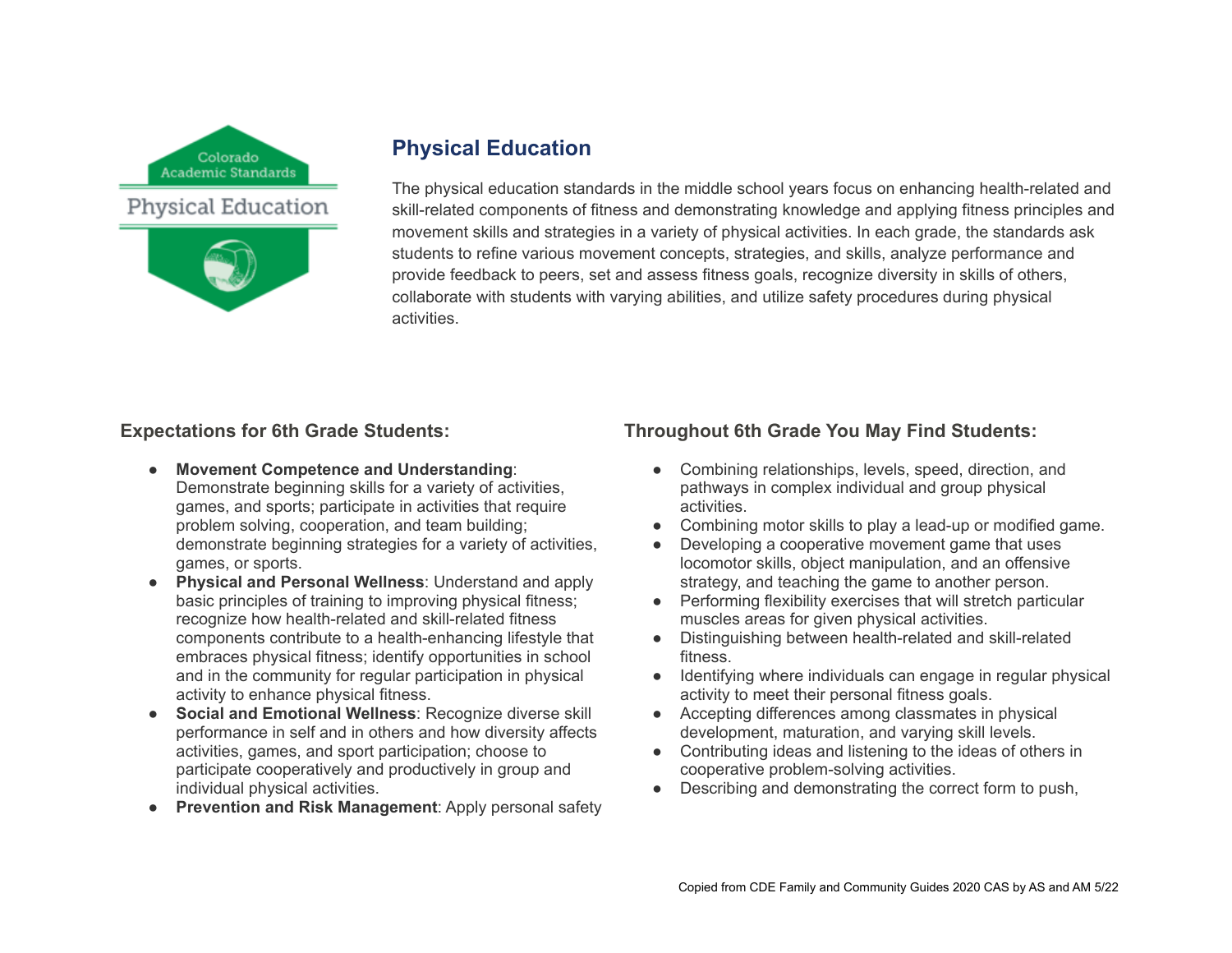knowledge and skills to prevent and treat intentional or unintentional injury.

#### **Expectations for 7th Grade Students:**

- **Movement Competence and Understanding**: Combine the critical elements of movement and skills concepts; demonstrate beginning offensive and defensive strategies for individual and team physical activities and sports.
- **Physical and Personal Wellness**: Understand and apply principles of physical fitness to create a personal fitness plan and set personal physical fitness goals; demonstrate fitness knowledge and skills that maintain a health-enhancing lifestyle, while actively engaging in the participation of lifetime physical activities.
- **Social and Emotional and Wellness**: Demonstrate inclusiveness in and out of classroom settings.
- **Prevention and Risk Management**: Understand and utilize safe and appropriate warm-up, pacing, and cool-down techniques for injury prevention and safe participation.

# **Expectations for 8th Grade Students:**

- **Movement Competence and Understanding**: Demonstrate competency in a variety of motor skills and movement patterns; understand and apply game strategies to physical activities and sports.
- **Physical and Personal Wellness**: Identify areas for growth and design personal goals utilizing assessment and program planning concepts; identify preferences for lifetime physical activity.
- **Emotional and Social Wellness**: Recognize diverse skill performance in self and in others and how diversity affects

pull, and lift heavy objects.

# **Throughout 7th Grade You May Find Students:**

- Designing and performing movement sequences that combine traveling, balancing, and weight transfer into smooth, flowing sequences with changes in direction, speed, and flow.
- Diagramming and demonstrating basic offensive and defensive strategies for individual and dual physical activities.
- Identifying elements that comprise an age-appropriate fitness plan, according to an individual's age, level of fitness, and goals.
- Maintaining involvement in physical activity, twice a week, outside physical education class.
- Making suggestions to the instructor on how to modify a game to allow all members with varying skill abilities to participate.
- Explaining that warm-up and cool-down activities prepare the body for physical activity and help to prevent injuries.

# **Throughout 8th Grade You May Find Students:**

- Analyzing motor skills and movement patterns through a variety of skill assessments.
- Diagramming, explaining, and justifying offensive and defensive strategies in net/wall, target, invasion, and fielding/run-scoring games.
- Planning and implementing an extended personal physical fitness plan in collaboration with an instructor utilizing assessment data.
- Matching personal preferences in physical activities with each of the five components of health-related physical